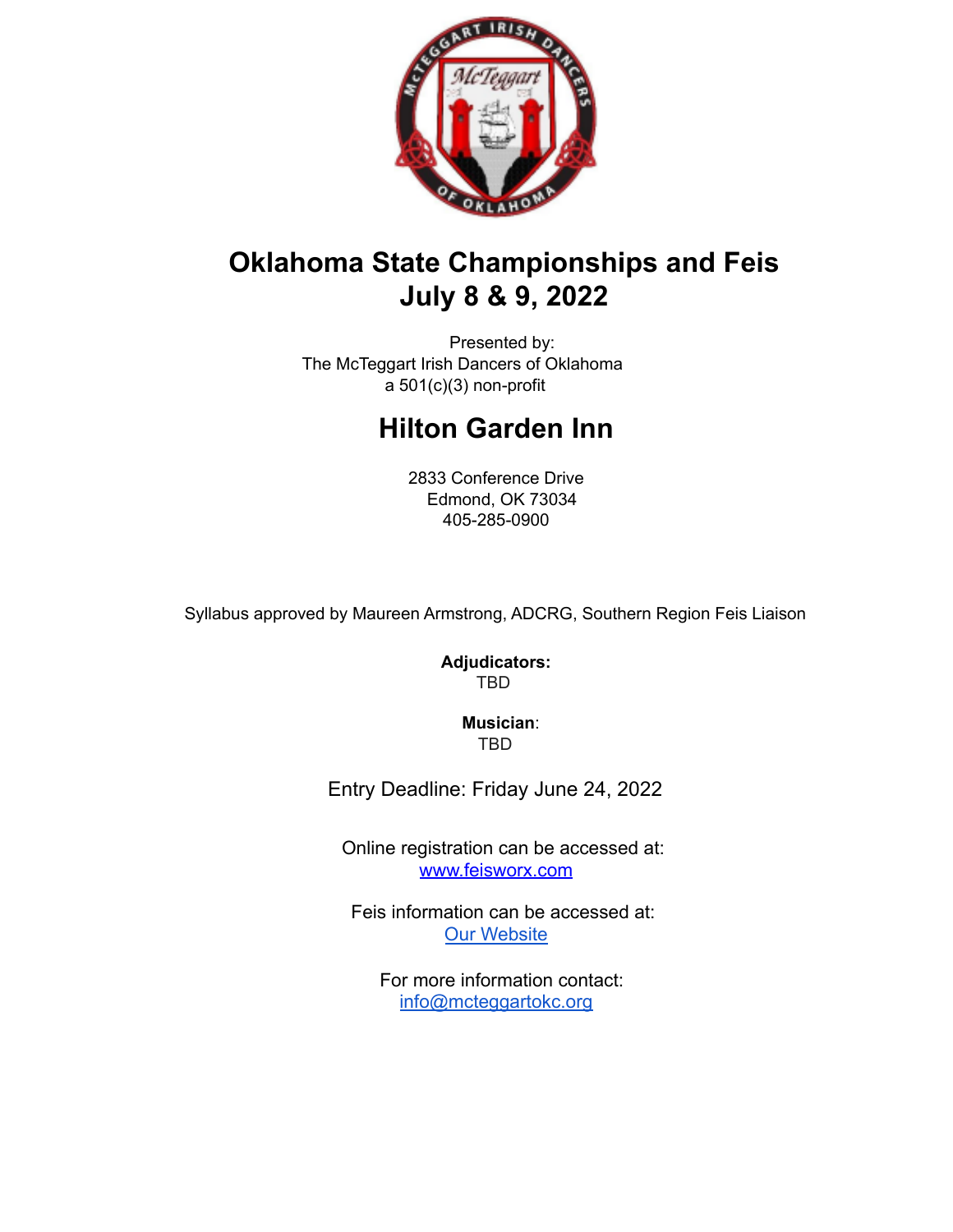### **Entry Instructions**

### **Web Entries**

(This method is preferred – no handling fee) Save paper and postage by using the secure on-line credit card payment options on http://www.feisworx.com or print out the confirmation message generated on-line and mail it to:

**Oklahoma State Championship and Feis**

c/ o FeisWorx PO Box 2046 Parker, CO 80134-1411

Make checks payable to: **McTeggart Irish Dancers of Oklahoma**

### **Post mark entries by June 24th, 2022**

### **ENTRY FEES**

Solo dances per Competition \$12.00 Figures (Flat fee) \$15.00 Preliminary Championships (2 rounds, no set dance) \$45.00 Open Championships (3 rounds) \$50.00 Adult Championships \$45.00 Special Competitions (Art, Music, Vocal) \$12.00 Trophy Special \$15.00 Family Max\*\*\* \$140.00 Family Event Fee \$25.00 FeisWorx Service Fee (online results for all dancers) \$9.25 Late Fee after June 24, 2022 \$20.00

\*\*\*Family Max does not include specials, figures, second chance or event fee.

**Additional \$20 fee for any changes or addition after the entry deadline as well as the day of the feis.**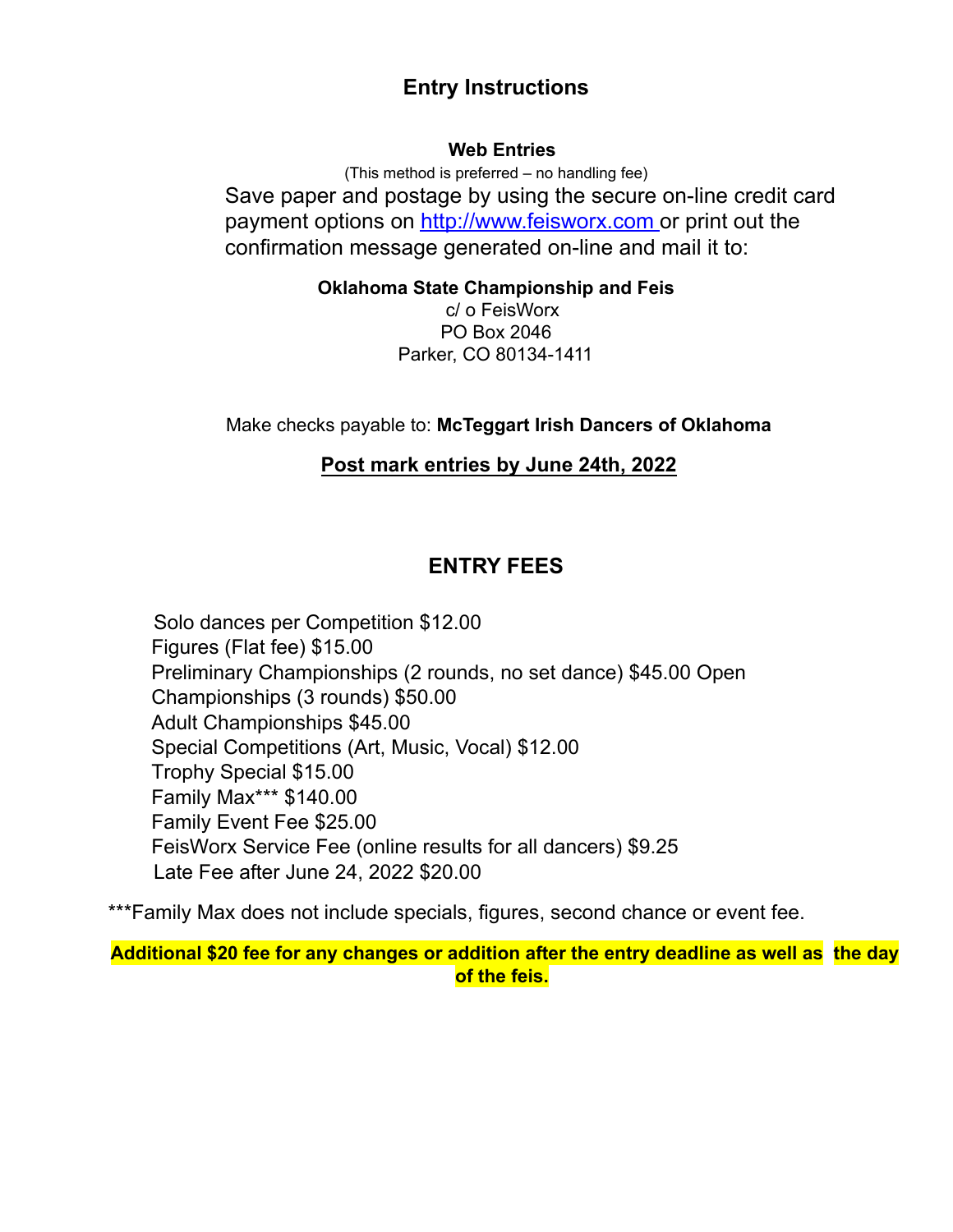### **SCHEDULE**

- Friday July 8<sup>th</sup> Competitions Music and Vocal. Begins at 7pm.
- Saturday July 9th 8am competition starts with all figures and ceili. We will then move to grades competitions. The soft shoe reel special for grades will run before we start the hardshoe portion of grades. We will run 2nd chance for novice and prizewinner grades directly following first chance grades comps. Non champ double reels will run after the completion of 2nd chance grades. Lunch Break. Traditional Set Perpetual Trophy Competitions will start right after lunch. PC and OC competitions start at the completion of the traditional set comps and will run from youngest to oldest. All champ specials are at the end of the day.

Schedule subject to change, please verify on website.

- Art competition entries must be turned in at Registration by Saturday Morning at 10am.

#### Registration Packet Pick Up Friday, July 8th, 2022 7:00PM – 9:00PM Saturday, July 9th, 2022 beginning at 7:00AM

| <b>Beginner I</b>  | <b>U5</b>      | <b>U</b> 7     | U 9 | U 11 | U13        | <b>U15</b> | <b>15&amp;O</b> |  |
|--------------------|----------------|----------------|-----|------|------------|------------|-----------------|--|
| Reel               | 1              | 5              | 9   | 13   | 17         | 21         | 25              |  |
| Light Jig          | $\sqrt{2}$     | $\,6$          | 10  | 14   | 18         | 22         | 26              |  |
| Single Jig         | 3              | $\overline{7}$ | 11  | 15   | 19         | 23         | 27              |  |
| Slip Jig           | $\overline{4}$ | $\bf 8$        | 12  | 16   | 20         | 24         | $28\,$          |  |
|                    |                |                |     |      |            |            |                 |  |
| <b>Beginner II</b> | U <sub>5</sub> | <b>U</b> 7     | U 9 | U 11 | <b>U13</b> | <b>U15</b> | <b>15&amp;O</b> |  |
| Reel               | 90             | 100            | 106 | 112  | 118        | 124        | 130             |  |
| Light Jig          | 91             | 101            | 107 | 113  | 119        | 125        | 131             |  |
| Single Jig         | 92             | 102            | 108 | 114  | 120        | 126        | 132             |  |
| Slip Jig           | 93             | 103            | 109 | 115  | 121        | 127        | 133             |  |
| Double Jig         | 94             | 104            | 110 | 116  | 122        | 128        | 134             |  |
| Hornpipe           | 95             | 105            | 111 | 117  | 123        | 129        | 135             |  |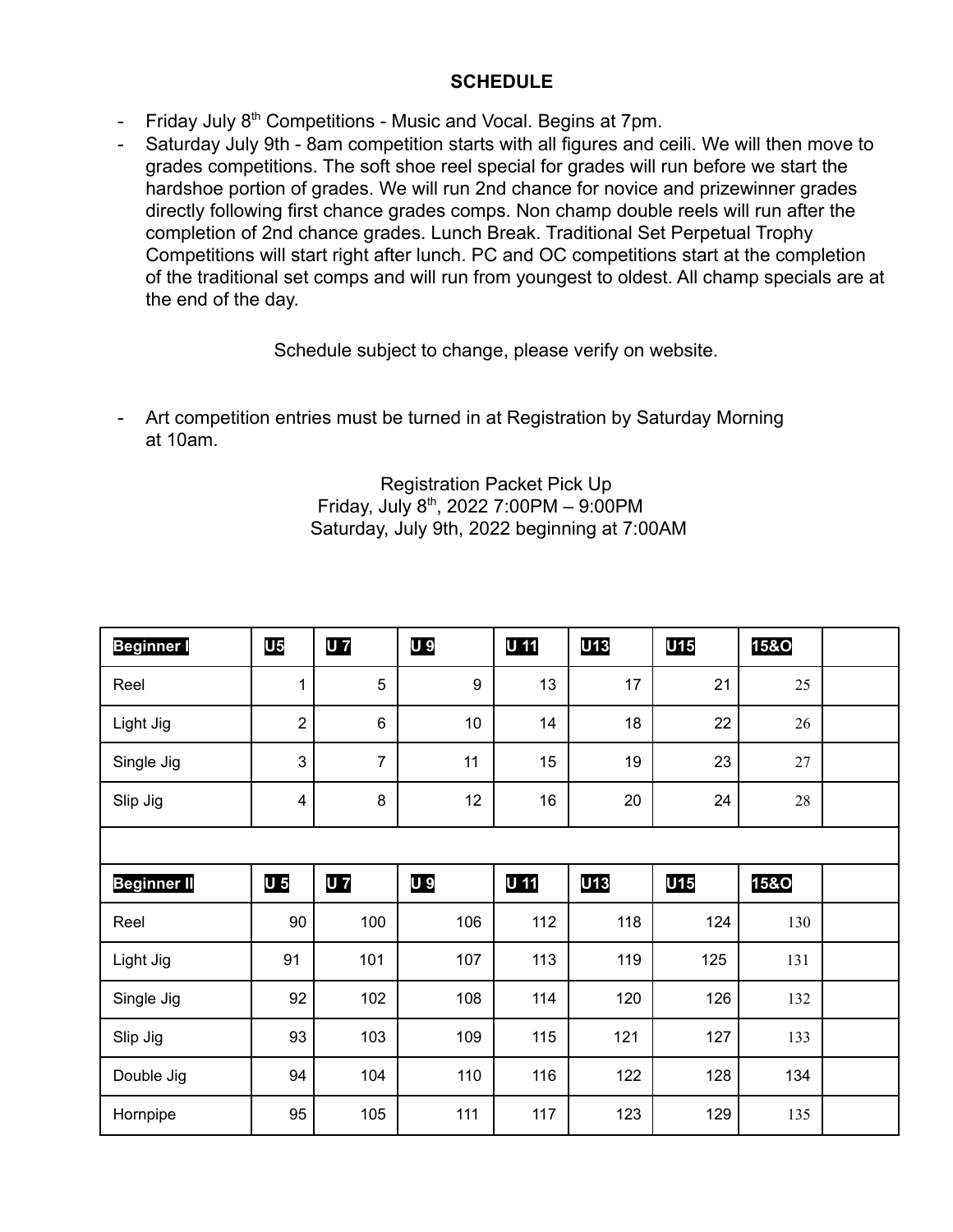| Hard Shoes are at traditional speed only |            |                |                                    |            |     |                  |     |  |
|------------------------------------------|------------|----------------|------------------------------------|------------|-----|------------------|-----|--|
| <b>Novice</b>                            | <b>U</b> 7 | U 9            | U 11                               | <b>U13</b> | U15 | <b>15 &amp;O</b> |     |  |
| Reel                                     | 200        | 206            | 212                                | 218        | 224 |                  | 230 |  |
| Light Jig                                | 201        | 207            | 213                                | 219        | 225 |                  | 231 |  |
| Slip Jig                                 | 202        | 208            | 214                                | 220        | 226 |                  | 232 |  |
| Single Jig                               | 203        | 209            | 215                                | 221        | 227 |                  | 233 |  |
| Double Jig                               | 204        | 210            | 216                                | 222        | 228 |                  | 234 |  |
| Hornpipe                                 | 205        | 211            | 217                                | 223        | 229 |                  | 235 |  |
| Hard shoe is choice of speed             |            |                |                                    |            |     |                  |     |  |
| <b>Prizewinner</b>                       | <b>U</b> 7 | U 9            | U 11                               | U 13       | U15 | <b>15&amp;O</b>  |     |  |
| Reel                                     | 300        | 306            | 312                                | 318        | 324 |                  | 330 |  |
| Light Jig                                | 301        | 307            | 313                                | 319        | 325 |                  | 331 |  |
| Slip Jig                                 | 302        | 308            | 314                                | 320        | 326 |                  | 332 |  |
| Single Jig                               | 303        | 309            | 315                                | 321        | 327 |                  | 333 |  |
| Double Jig                               | 304        | 310            | 316                                | 322        | 328 |                  | 334 |  |
| Hornpipe                                 | 305        | 311            | 317                                | 330        | 329 |                  | 335 |  |
|                                          |            |                |                                    |            |     |                  |     |  |
| <b>SECOND</b><br><b>CHANCE</b>           |            |                | <b>NOVICE AND PRIZEWINNER ONLY</b> |            |     |                  |     |  |
| <b>Novice</b>                            | <b>U7</b>  | <b>U9</b>      | U11                                | U13        | U15 | <b>15&amp;O</b>  |     |  |
| Reel                                     | 236        | 240            | 244                                | 248        | 252 | 256              |     |  |
| Slip Jig                                 | 237        | 241            | 245                                | 249        | 253 | 257              |     |  |
| Double Jig                               | 238        | 242            | 246                                | 250        | 254 | 258              |     |  |
| Hornpipe                                 | 239        | 243            | 247                                | 251        | 255 | 259              |     |  |
| Hard shoe is<br>choice of speed          |            |                |                                    |            |     |                  |     |  |
| <b>Prizewinner</b>                       | <b>U7</b>  | U <sub>9</sub> | <b>U11</b>                         | U13        | U15 | <b>15&amp;O</b>  |     |  |
| Reel                                     | 336        | 340            | 344                                | 348        | 352 | 356              |     |  |
| Slip Jig                                 | 337        | 341            | 345                                | 349        | 353 | 357              |     |  |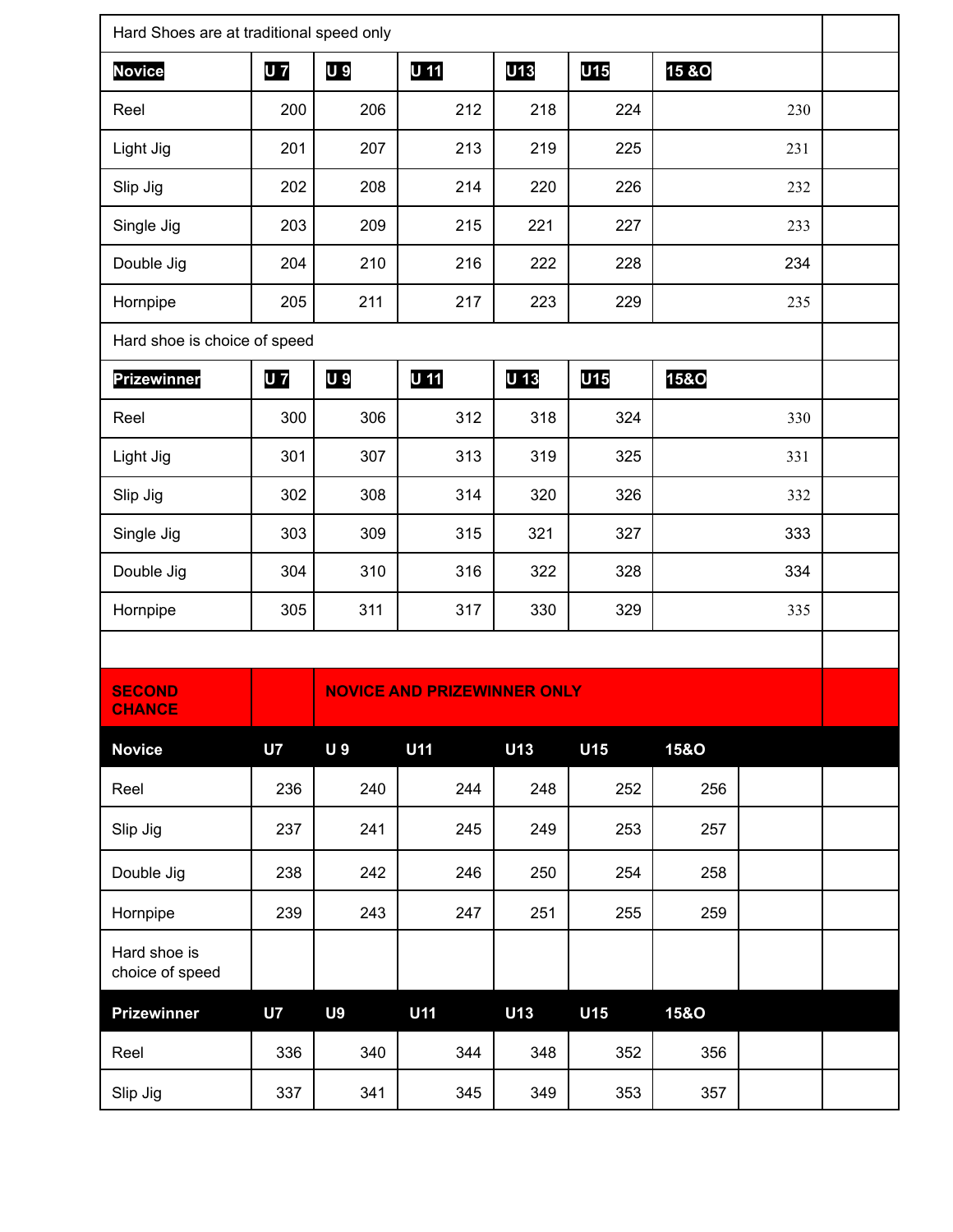| Double Jig | 338 | 342 | 346 | 350 | 354 | 358 |  |
|------------|-----|-----|-----|-----|-----|-----|--|
| Hornpipe   | 339 | 343 | 347 | 351 | 355 | 359 |  |
|            |     |     |     |     |     |     |  |

| <b>ADULT</b> | Beg<br>1/2           |  | Novice/PW |  |  |  |
|--------------|----------------------|--|-----------|--|--|--|
| Reel         | 400                  |  | 406       |  |  |  |
| Light Jig    | 401                  |  | 407       |  |  |  |
| Slip Jig     | 402                  |  | 408       |  |  |  |
| Single Jig   | 403                  |  | 409       |  |  |  |
| Double Jig   | 404                  |  | 410       |  |  |  |
| Hornpipe     | 405                  |  | 411       |  |  |  |
| <b>Adult</b> | <b>Championships</b> |  |           |  |  |  |
|              | 412                  |  |           |  |  |  |

Reel (48 bars) or Slip Jig (40 bars) and Traditional Set of Choice.

#### **Adult Championship**

An Adult Dancer beyond Beginner is defined as any dancer who started Irish dancing at the age of 18 or older, or any dancer 18 or older who has not competed in at least five years in a Youth competition AND has never placed in the top three in a youth Preliminary competition of more than five competitors.

\*\* Adult Championship will dance soft shoe and hard shoe rounds (32 bars each) and choice of Traditional Set (full dance

#### **PRELIMINARY Masters Preliminary**

Preliminary dancer is defined as any dancer over the age of 25 who has previously placed in the top three of a youth Preliminary competition of five or more competitors.

#### **Masters Open**

Masters Open dancer is defined as any dancer over the age of 25 who has ever competed in a youth Open Championship competition.

| <b>Adult Masters</b><br>Prelim | 413 |  |  |  |  |
|--------------------------------|-----|--|--|--|--|
| <b>Adult Masters</b><br>Opens  | 414 |  |  |  |  |
|                                |     |  |  |  |  |
|                                |     |  |  |  |  |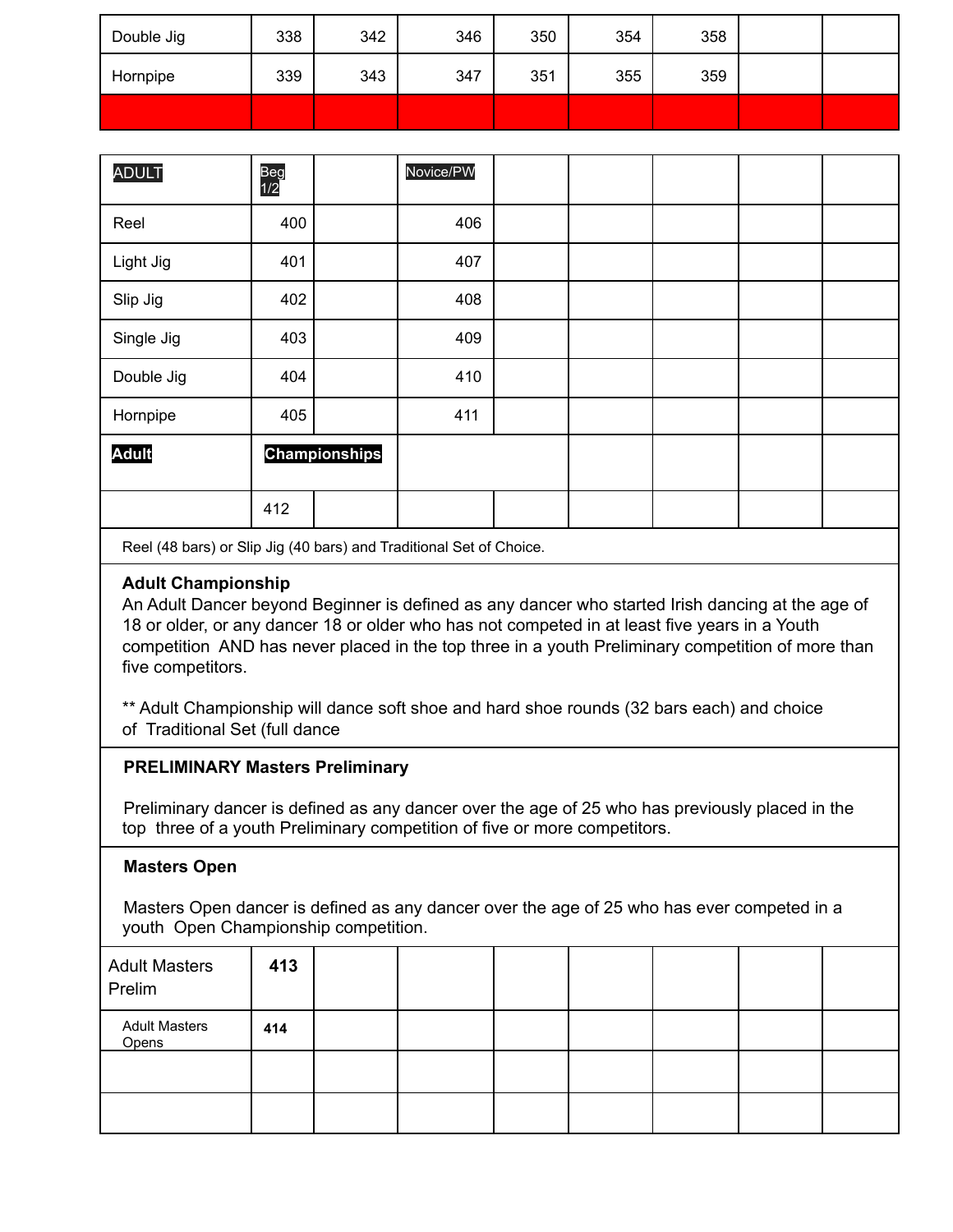| <b>FIGURES</b>                                                                                    |                |     |                 |                 |            |       |  |  |  |
|---------------------------------------------------------------------------------------------------|----------------|-----|-----------------|-----------------|------------|-------|--|--|--|
| <b>Beginner</b>                                                                                   | U12            | U15 | <b>15&amp;O</b> |                 |            |       |  |  |  |
| 2-H Reel                                                                                          | 500            | 502 | 504             |                 |            |       |  |  |  |
| 3-H Reel                                                                                          | 501            | 503 | 505             |                 |            |       |  |  |  |
| Beginner is for those who are entered and dance in at least one solo Beginner dance in this Feis. |                |     |                 |                 |            |       |  |  |  |
| <b>Open Figures</b>                                                                               | U10            | U12 | U15             | <b>15&amp;O</b> |            |       |  |  |  |
| 2-H Reel                                                                                          | 520            | 524 | 526             | 528             |            |       |  |  |  |
| 3-H Reel                                                                                          | 521            | 525 | 527             | 529             |            |       |  |  |  |
| 4-H Dance*                                                                                        |                | 540 | 541             | 542             |            |       |  |  |  |
| 6-H Dance                                                                                         |                | 560 | 561             | 562             |            |       |  |  |  |
|                                                                                                   |                |     |                 |                 |            |       |  |  |  |
| * Must be Book<br>Dance                                                                           |                |     |                 |                 |            |       |  |  |  |
| <b>Adult Figures</b>                                                                              |                |     |                 |                 |            |       |  |  |  |
| 2-H Reel or Light<br>Jig                                                                          | 421            |     |                 |                 |            |       |  |  |  |
| 4-H Dance*                                                                                        | 422            |     |                 |                 |            |       |  |  |  |
| * Must be Book Dance                                                                              |                |     |                 |                 |            |       |  |  |  |
| <b>Preliminary</b><br>Champ                                                                       | U <sub>9</sub> | U11 | U <sub>13</sub> | U <sub>15</sub> | <b>U17</b> | 17 &O |  |  |  |
|                                                                                                   | 700            | 701 | 702             | 703             | 704        | 705   |  |  |  |
|                                                                                                   |                |     |                 |                 |            |       |  |  |  |
| Reel (48 bars) or Slip Jig (40 bars) and Double Jig (48 bars) or Hornpipe (40 bars).              |                |     |                 |                 |            |       |  |  |  |

| <b>Open Champ</b>                                                                                  | U9  | U11 | <b>U13</b> | U15 | <b>U17</b> | 17 & O |  |
|----------------------------------------------------------------------------------------------------|-----|-----|------------|-----|------------|--------|--|
|                                                                                                    | 719 | 720 | 721        | 722 | 723        | 724    |  |
| Reel (48 bars) or Slip Jig (40 bars) and Double Jig (48 bars) or Hornpipe (40 bars). Choice of Set |     |     | Dance.     |     |            |        |  |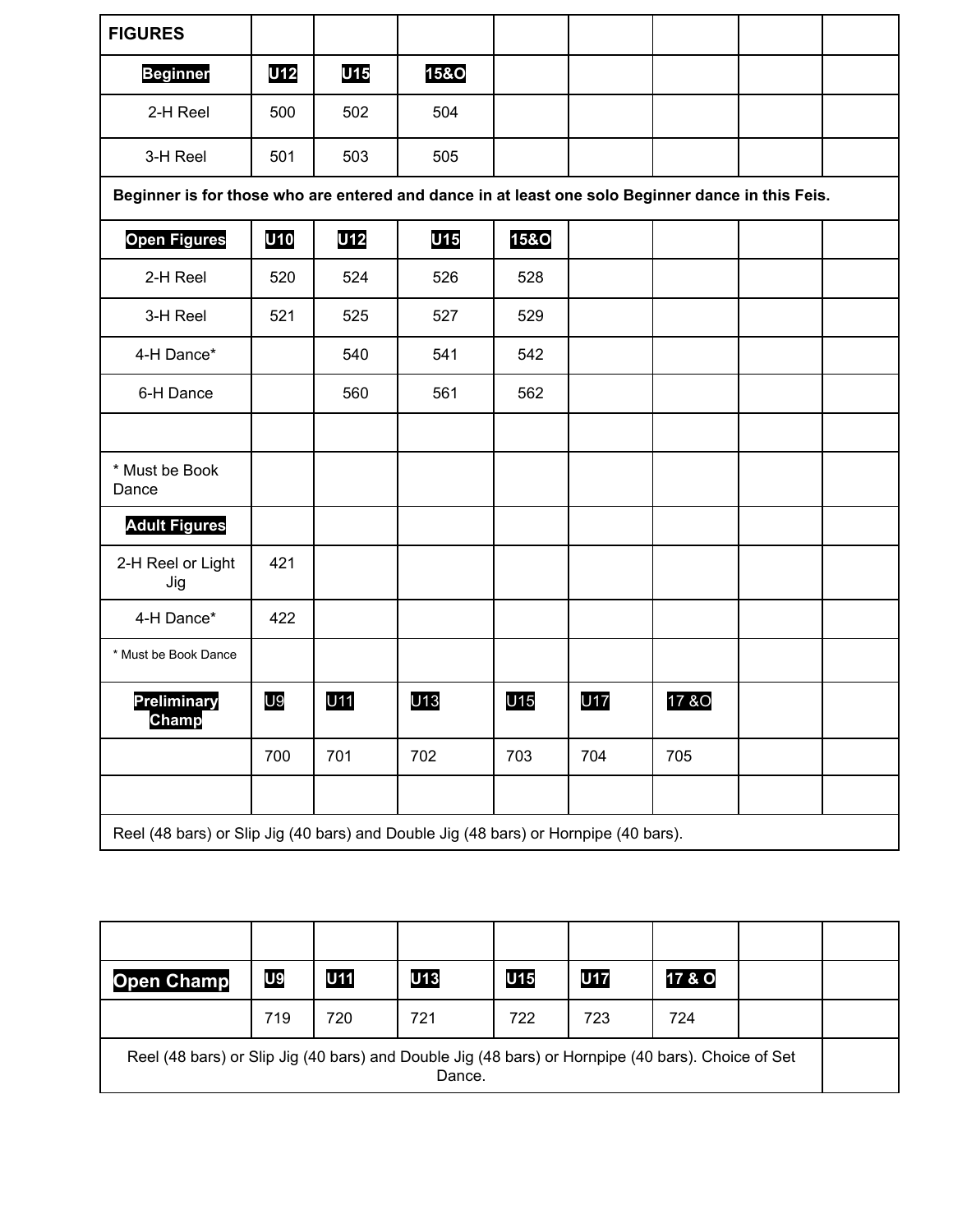|                                                                                                          |                                        |     | <b>Trophy Special Competitions</b> |                 |  |  |  |  |  |  |
|----------------------------------------------------------------------------------------------------------|----------------------------------------|-----|------------------------------------|-----------------|--|--|--|--|--|--|
|                                                                                                          |                                        |     |                                    |                 |  |  |  |  |  |  |
| Non-Champ Soft Shoe Reel Trophy Special                                                                  |                                        |     |                                    |                 |  |  |  |  |  |  |
|                                                                                                          | U8                                     | U10 | U12                                | <b>12&amp;O</b> |  |  |  |  |  |  |
|                                                                                                          | 630                                    | 631 | 632                                | 633             |  |  |  |  |  |  |
| Open to Grades dancers. One reel (light shoe) step down the line.                                        |                                        |     |                                    |                 |  |  |  |  |  |  |
| 16 bars of reel                                                                                          |                                        |     |                                    |                 |  |  |  |  |  |  |
|                                                                                                          |                                        |     |                                    |                 |  |  |  |  |  |  |
|                                                                                                          | Non-Champ Double (Treble) Reel Special |     |                                    |                 |  |  |  |  |  |  |
|                                                                                                          | <b>U11</b>                             | U14 | 14&Over                            |                 |  |  |  |  |  |  |
|                                                                                                          | 807                                    | 808 | 809                                |                 |  |  |  |  |  |  |
| Open to Grades                                                                                           |                                        |     |                                    |                 |  |  |  |  |  |  |
|                                                                                                          |                                        |     |                                    |                 |  |  |  |  |  |  |
| <b>Championship Special Double (Treble) Reel Special</b>                                                 |                                        |     |                                    |                 |  |  |  |  |  |  |
|                                                                                                          | U11                                    | U14 | 14&Over                            |                 |  |  |  |  |  |  |
|                                                                                                          | 810                                    | 811 | 812                                |                 |  |  |  |  |  |  |
| Open to all Championship dancers. Competitors will dance (16 bars) of a Double Reel down the line.       |                                        |     |                                    |                 |  |  |  |  |  |  |
|                                                                                                          |                                        |     |                                    |                 |  |  |  |  |  |  |
| Hornpipe/Jig, Championship Special                                                                       |                                        |     |                                    |                 |  |  |  |  |  |  |
|                                                                                                          | U11                                    | U14 | 14&Over                            |                 |  |  |  |  |  |  |
|                                                                                                          | 803                                    | 804 | 805                                |                 |  |  |  |  |  |  |
| Open to all championship dancers. Competitors will dance (16 bars) Hornpipe or Double Jig down the line. |                                        |     |                                    |                 |  |  |  |  |  |  |

## **Oklahoma State Championships Special Trophy Traditional Set**

| <b>Traditional Set</b><br>U15<br><b>U12</b><br><b>Adult</b><br>U10<br><b>15&amp;O</b> |     |     |     |     |     |  |  |  |
|---------------------------------------------------------------------------------------|-----|-----|-----|-----|-----|--|--|--|
|                                                                                       |     |     |     |     |     |  |  |  |
|                                                                                       | 610 | 611 | 612 | 613 | 614 |  |  |  |

Open to **ALL** dancers. **\*NEW for 2022\* All Competitors must dance St Patricks Day.**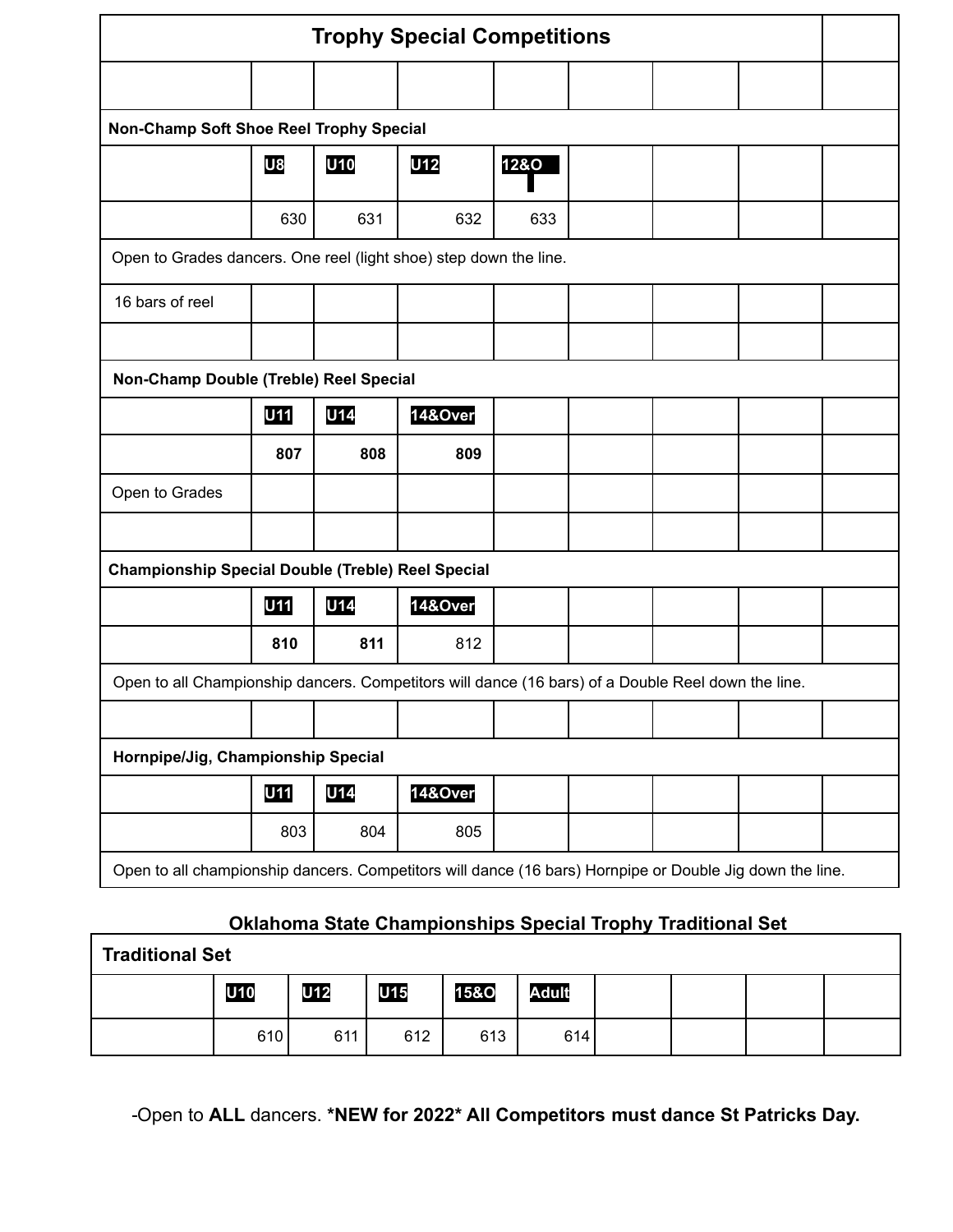#### **Dancers will dance three at a time.**

- **U10 will compete for the Pamela J. Schmidt Perpetual Cup**
- **U12 will compete for the Ann Janet Ballard Perpetual Cup**
- **U15 will compete for the Maureen McTeggart Hall Memorial Perpetual Cup Sponsored by the Willson Family**
- **15 & Over will compete for the Perpetual Sooner Cup Sponsored by the University of Oklahoma**

**\*\*\*\*Please note the winners of these competitions will be awarded with large perpetual trophies that must be returned the following year.**

### Friday Special Competitions

#### **Music and Vocal competitions will be held starting at 7:00 pm on Friday night.**

- 900 **Music** Open to all ages. Requirement: play a traditional folk tune from any of the Celtic nations. Performance limited to 3 minutes. Competition will be divided by instrument and age based upon entries.
- 901 **Vocal** Open to all ages. Requirement: sing a traditional folk song from any of the Celtic nations. Performance limited to 3 minutes. Competition will be divided by age based upon entries.
- 902 **Art-** Open to all ages. Must be an original piece of artwork by an entrant depicting a Celtic theme or subject. Must be delivered by 10:00 am on Saturday, July 9th.

#### *ITANA Southern Region-Dancing Competition Rules These rules were approved by the IDTANA Southern Region on June 30, 2011 and are effective January 1, 2012*

 $\mathcal{L}_\mathcal{L} = \mathcal{L}_\mathcal{L} = \mathcal{L}_\mathcal{L} = \mathcal{L}_\mathcal{L} = \mathcal{L}_\mathcal{L} = \mathcal{L}_\mathcal{L} = \mathcal{L}_\mathcal{L} = \mathcal{L}_\mathcal{L} = \mathcal{L}_\mathcal{L} = \mathcal{L}_\mathcal{L} = \mathcal{L}_\mathcal{L} = \mathcal{L}_\mathcal{L} = \mathcal{L}_\mathcal{L} = \mathcal{L}_\mathcal{L} = \mathcal{L}_\mathcal{L} = \mathcal{L}_\mathcal{L} = \mathcal{L}_\mathcal{L}$ 

1) In the case of all solo and team competitions in all grades, the age of a competitor on January 1st of the year in which the competition is held will determine the right of entry. For the purpose of this rule a competitor whose birthday occurs on January 1st shall be deemed to be under the age attained on that date.

2) Competitions are open to all but those holding a TMRF, TCRG, or ADCRG designation. All dancers must be pupils of a person currently registered with An Coimisiun as a Dancing Teacher of any category.

3) A competitor may be disqualified for any of the following reasons:

- a) Conduct unbecoming a lady or gentleman
- b) Failure to report on time to compete (Penalty: disqualification from said event)
- c) Falsification of age or other important fact—i.e. teaching, award winning, competing under another competitor's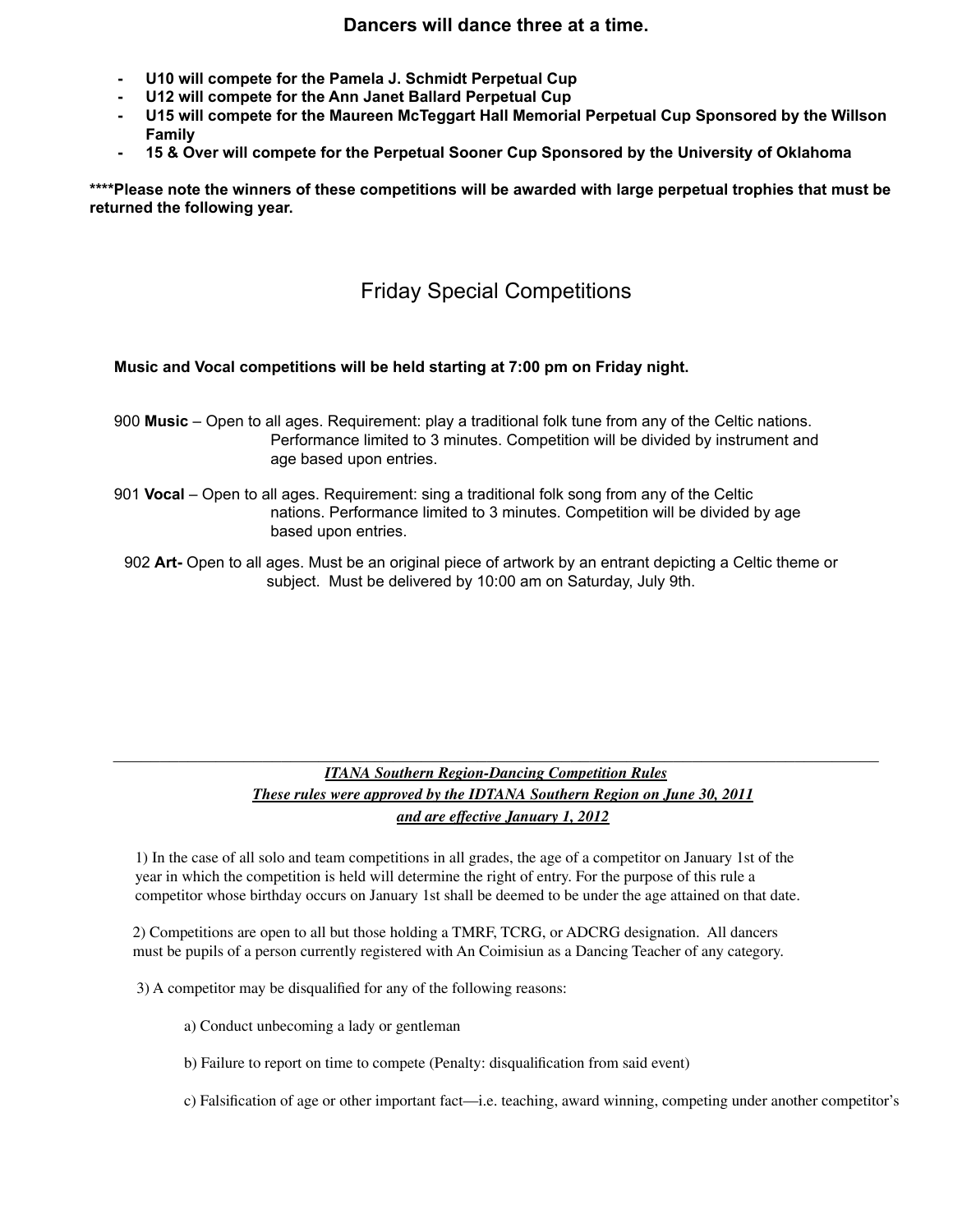name or number etc.

Penalty for a) or c): Competitor will be disqualified from the Feis at which the occurrence happened and from all NAFC-registered Feiseanna for a period of one year beginning at the date of the

occurrence.

4) Competitions may be closed if there are no competitors at the assigned stage ready to compete when the competition is scheduled or announced. This will not pertain to a situation where competitors are involved in stage conflicts: in that case the competition(s) will remain open for a reasonable amount of time to allow the dancer(s) in question to arrive at the stage and compete.

- 5) Solo competitors in Beginner, Advanced Beginner, Novice or Open (Prizewinner) competitions a) Must compete in their own age group
	- b) Must be prepared to perform two steps in each event
	- c) Cannot change competition on the day of the Feis

6) Steel taps or "bubble: heels on dancing shoes, display of awards, wearing of shorts or other unconventional dress is prohibited. Dancers competing in First Feis (if offered), Beginners and Advanced Beginner, a.k.a. Beginner I and II must wear a class costume or a skirt and blouse. All other categories are excluded from this rule. Modest attire is encouraged when a competitor is not dancing.

7) Competitor's number must be worn and visible to adjudicators when performing in all competitions, except in Championships. Use of clear reflective plastic number covers is discouraged.

8) Awards will be determined in proportion to the number of entries in each competition and to the degree of proficiency shown.

9) Complaints must be in writing stating names and other factual information and signed by the complainant. A ten-dollar fee (cash) must be enclosed and presented to the Feis Chairman within one hour of the occurrence. The fee will be returned if the complaint is upheld.

10) The Feis Committee and any organization affiliated with same, will not be held responsible for personal injury, property loss or damage. Destruction of Feis property or rental property will be punishable by law.

11) The Feis reserves the right to reject any entry for cause, to cancel all or part of the Feis and to limit competitor's performing time. The decision of the Feis Committee is final in all matters connected with the Feis.

12) Competitors must answer all questions on the entry form as required by the Feis Entry committee, including teacher's name, and enclose the entry fee when mailing. Failure to do so will result in a rejected entry. Entries must be postmarked on or before the closing date or they will be subject to a late fee as determined by the feis committee and published on the syllabus and/or entry form. There will be no refund of entry fees for any reason.

#### **13) Open Championships:**

a) Entrants in any Open Championship event may not enter in any other regular grade solo events, but may enter in Figure Dances and/or special competitions for which they are eligible (tradition set, treble reel nontraditional set dance) b) Entrants in Open Championships should specify on the entry form their choice of set dance a) Open Championship competitions in the minimum required age groups must be offered separately in the syllabus,

yet the feis committee may combine an age group with the next higher age group if there are fewer than 5 competitors entered in the lower age groups. A feis committee is not permitted to combine dancers from one open championship age group with any age groups which is more than one age groups higher than the age group in which the dancers are entered

d) A dancer is required to perform a light shoe dance (reel or slip jig for ladies and reel only for men) and a set dance. A Feis can also opt to require a third dance (choice of jig/hornpipe)

e) Dancers must qualify for Open Championship via the method now in place for Preliminary Championship i.e. two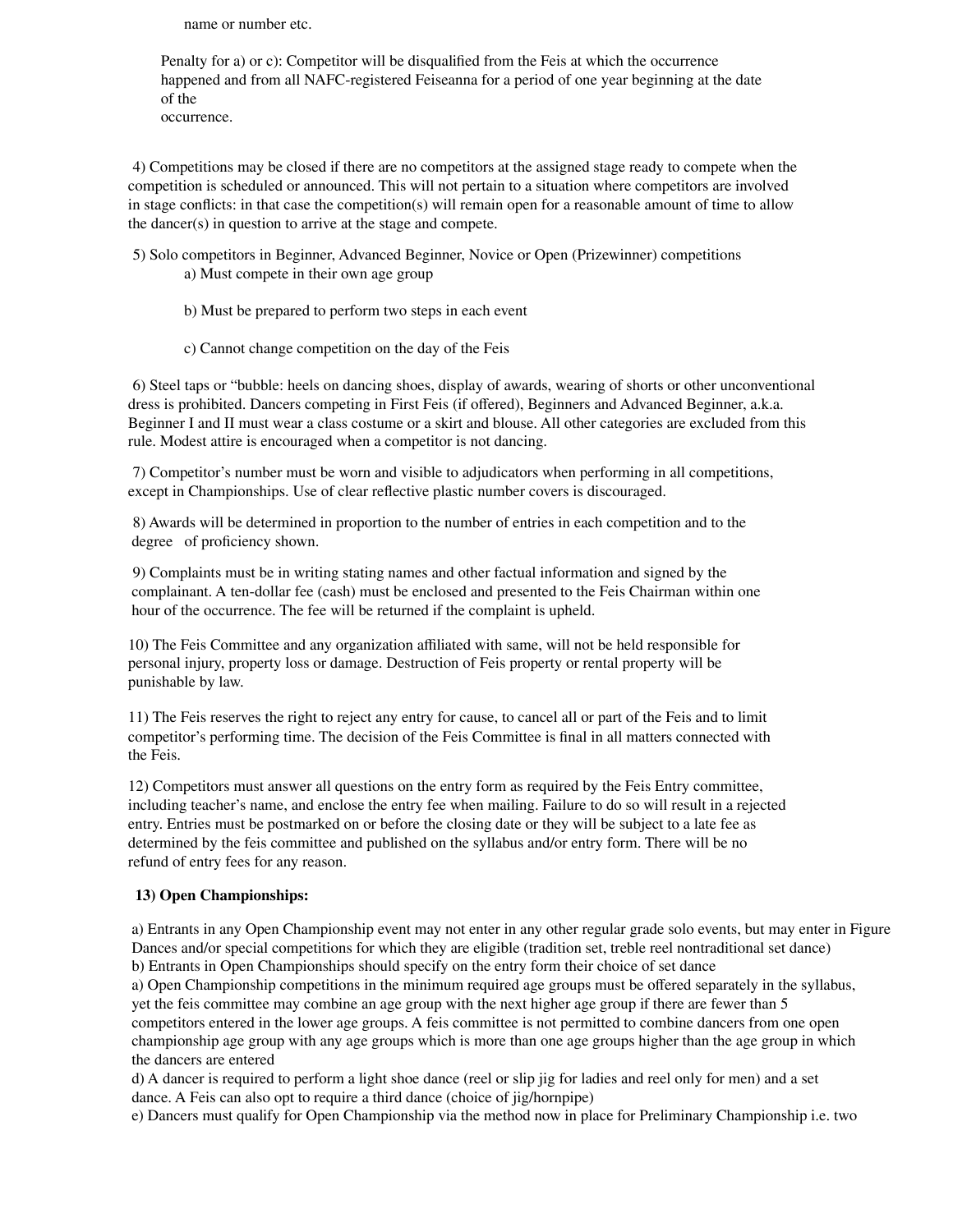1st place wins

f) Dancers must compete in the Preliminary Championship competition in order to qualify for Open Championship

14) Girls and Boys competitions in Open Championship may be combined in the syllabus. If three or more boys are entered in a specific age group in a combined Open Championship competition, the boys and girls must be split into separate competitions. If separate Boys and Girls competitions in Open Championships are offered in the syllabus, they may not be combined under any circumstance on the day of the feis.

15) Preliminary Championships:

a) Are open to those who at any NAFC recognized Feis:

1. Have placed 1st in both an Open (Prizewinner) light and heavy shoe competition and

2. Have never won 1st, 2nd or 3rd in Open Championship.

b) A dancer who wins two (2) first place preliminary championship awards in one calendar year will move on to Open Championship the following year (as of Jan 1); if the second first-place win does not occur in the same feis year as the first win, as soon as the second win is achieved, in any age category, the dancer must move up to open championship level immediately. Only in the case of a back to back Feiseanna (successive days) the first-place win in the first Feis will not change the dancer's status for the second Feis

c) A dancer in a preliminary championship is required to perform a light shoe dance (reel of slip jig for ladiesand reel only for men) and a hard shoe dance. A Feis can opt to offer either (a) a set dance) or (b) a jig/hornpipe or (c) both a set dance and jig/hornpipe

d) Boys and Girls will be combined in preliminary championships –Please note the separation policy involving five or more boys

e) Preliminary Championship competitions must be offered separately in the syllabus for the minimum required age groups, yet the feis committee may combine an age group with the next higher age groups if there are fewer than 5 competitors entered in the lower age group. A feis committee is not permitted to combine dancers from one preliminary championship age group with any age group which is more than one age group higher than the age group in which the dancers are entered.

16) Open Championships and Preliminary Championships require at least three adjudicators.

17) First place winners in the Open Championship category cannot return to a Preliminary or Open (Prizewinner) competition. Placing in a Regional or National Oireachtas does not change the status of a competitor. If after competing for two full feis years at the Open Championship level, a dancer has not placed first, second or third, he/she may opt to return to Preliminary Championship status.

18) The status of the dancer does not change unless there are five or more dancers in a competition.

#### **19) Grade Category Definitions:**

Beginner: A beginner is a competitor who has not taken a full year of Irish Dance lessons, thereby giving beginners a full year with such status. A Beginner must move into the Advanced Beginner category for the next year.

Advanced Beginner: An Advanced Beginner who wins 1st, 2nd, or 3rd place will advance to the Novice category in that particular dance.

Novice: A Novice dancer who wins a 1st place in a dance will advance to the Open (Prizewinner) category in that particular dance. In addition, if there are twenty or more dancers, a dancer who wins 1st place or 2nd place in a dance will advance to the Open/Prizewinner category in that particular dance. (Dec. 2012)

Open (Prizewinner): A competitor who does not qualify as a Beginner, Advanced Beginner or Novice.

Adult Beginner: An adult beginner is a competitor who never took Irish dancing lessons as a juvenile and is over 18 years of age. Other Adult Grades: will follow the descriptions provided above.

Other:

a) Competitors have the option to remain in the same category for the remainder of the Feis